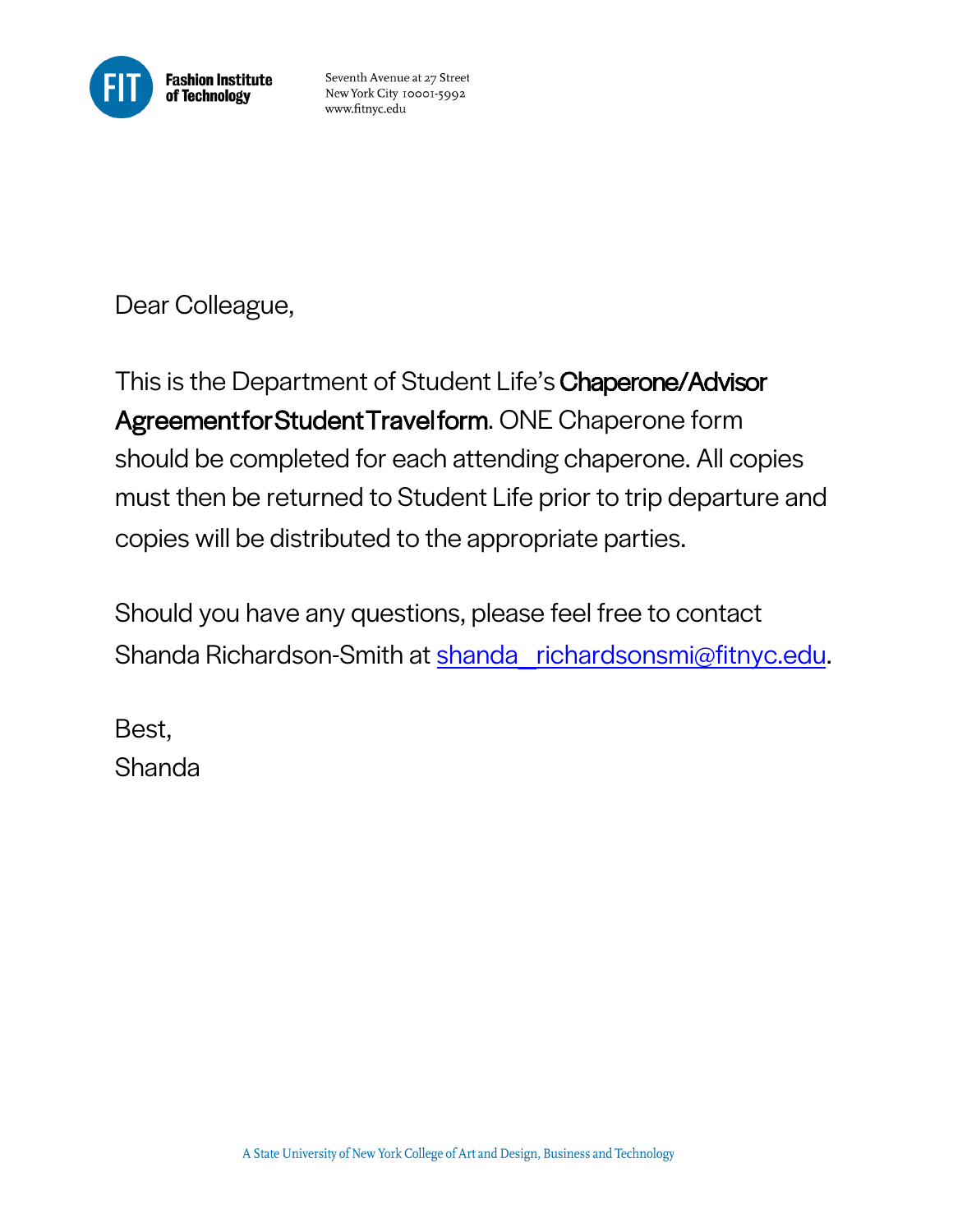

Seventh Avenue at 27 Street New York City 10001-5992 www.fitnyc.edu

## **Chaperone/Advisor Agreement for Student Travel – EMSS1**

**When to use this form:** This document contains important information and sets out responsibilities for chaperones and advisors of FIT student travel through EMSS. Completion of this form is **required** for all domestic trips and events taking place off of the FIT New York campus that are organized, supported, arranged, financed, or otherwise overseen by EMSS, including student organizations, (the "Trip/Event") and that involve any one (or more) of the following circumstances:

- 1. An overnight stay; or
- 2. Travel outside of the five boroughs of New York City (even if there is no overnight stay); or
- 3. Chartered, ticketed, or any other transportation that is arranged by FIT (e.g. purchase of fare/tickets, rental of a bus, or use of FIT-owned vehicles); or
- 4. Travel involving a high-risk activity or event, no matter the location or timeframe; or
- 5. Any other Trip/Event whereby an EMSS administrator, in their discretion, requires completion of this form as a condition of participation.

*Who should complete this form:* Any Trip/Event requires either a Chaperone or an Advisor. A Chaperone is any FIT faculty or staff member who will be accompanying students on a Trip/Event. An Advisor is any FIT faculty or staff member who is involved in organizing and supporting a trip/event that will not include travel by a chaperone. An Advisor must have a close connection with the activities of the cohort of students involved in the trip/event. Any travel outside the five boroughs of New York City generally requires a Chaperone, unless specifically authorized by the EMSS Vice President or Assistant Vice President.

 *Deadlines:* As set forth more fully below, initial rosters are due **3 weeks prior to departure** and all forms and a final roster are due no later than **5 days prior to departure**.

## **1. Pre-Departure Procedures and Forms.**

 $\overline{a}$ 

- a. EMSS Directors arranging/leading the trip with students may generally organize or oversee organization of travel or events, subject to notifying their respective Assistant Vice President and seeking approval, where required, consistent with EMSS internal practices.
- campus for the Trip/Event. Chaperones or Advisors are responsible for filling out the portion of the form for completion by students. Chaperones or Advisors are responsible for collecting and ensuring each form is b. All students must sign and date an Assumption of Risk and General Liability Release form prior to leaving the regarding the trip dates, location, purpose/description, and other details of the trip before the form is distributed complete.
- c. Chaperones or Advisors must create a roster of student travelers and provide the relevant EMSS department an initial roster of student travelers no later than three (3) weeks prior to departure.
- d. **No later than five (5) days prior to departure**, the Chaperone or Advisor must provide to the relevant EMSS finalized roster of student travelers; and (3) a completed version of this Chaperone/Advisor Agreement. **The Chaperone or Advisor must also keep a copy of all forms that are accessible during the Trip/Event for emergency contact purposes**. The EMSS director will retain the forms for record-keeping purposes, provide a copy of all forms to the Department of Public Safety, and notify the respective Assistant Vice President of the department director: (1) the completed Assumption of Risk and General Liability Release student forms; (2) a travel.

<sup>&</sup>lt;sup>1</sup> Note: For students traveling off campus as part of an official FIT athletics team, students traveling on an academic-related trip, or for students  *traveling internationally, please use the separate respective forms and processes designed for those types of travel.*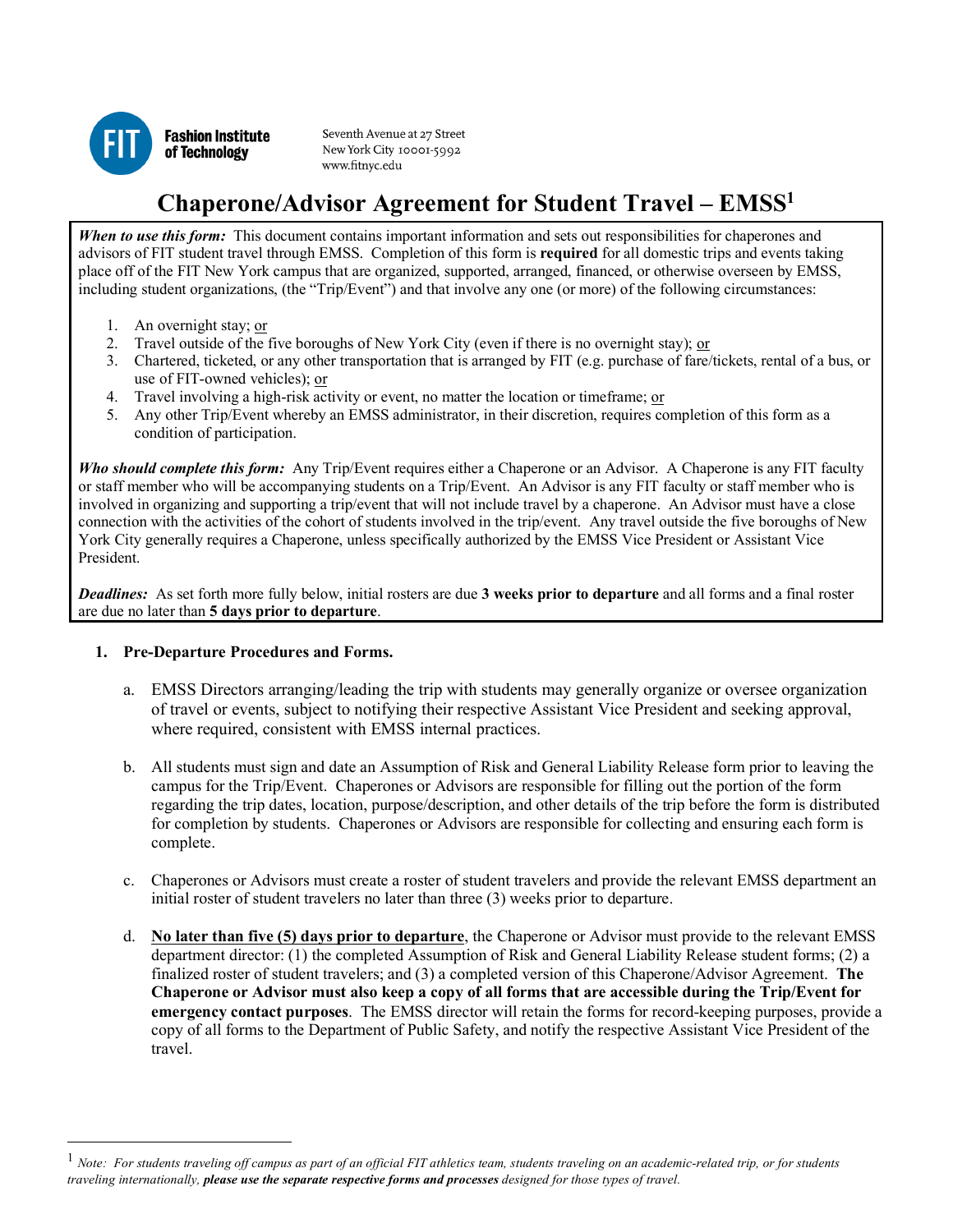- **2. Safety.** Safety is mandatory. Both Chaperones and Advisors must make reasonable efforts to plan for trip emergencies and contingencies, including being aware of resources for emergency response (such as local law enforcement, local emergency medical providers, and first aid resources).
	- a. **In case of emergency, the Chaperone or Advisor must immediately contact, as applicable, local police or law enforcement and local emergency medical providers. The Chaperone or Advisor must also**  The Chaperone or Advisor must also contact the relevant EMSS department director, assistant vice president, or **immediately contact FIT's Department of Public Safety at 212-217-7777. This line is staffed at all times.**  vice president.
	- Coordinator, 212 217.3365, titleix@fitnyc.edu. If you receive a report of a Clery-reportable crime, you must as b. In the event of a report of sexual misconduct, you must as a responsible employee contact FIT's Title IX a Campus Security Authority contact Public Safety, 212 217-7777. More information on duties as responsible employee and CSA are available in trainings and FIT policies.
	- may require the Chaperone or Advisor to provide his or her cell phone number or other emergency contact c. Both Chaperones and Advisors must be reachable and accessible to students in their groups at all times. This information to the students traveling on the Event/Trip.
	- d. Chaperones are additionally responsible for escorting the group to and from its destination. Chaperones must be aware of all activities and know the general whereabouts of their group members at all times.
- **3. FIT Vehicles.** Chaperones must complete and sign off on a Vehicle Authorization form (if applicable). When using a College van/car, Chaperones may not permit students to drive the College van/car or purchase gas or otherwise sign off on any gas receipts.
- **4. Conduct.** FIT policies & regulations are in effect at all times, including all policies published in the Student Rights director and brought to the attention of the Dean of Students Office. and Responsibilities Manual (available at http://www.fitnyc.edu/student-life/rights-and-responsibilities/). Any problems or conduct incidents that occur during the Trip/Event must be discussed with the relevant department
- Events/Trips organized by the club. If either chaperones and/or students are to be reimbursed by FIT Student Association, all original receipts must be submitted to the relevant EMSS department with the appropriate financial forms within five (5) days of return from the Event/Trip. **5. Compensation and Reimbursement.** We appreciate that Chaperones and Advisors volunteer their time to assist students. Compensation or reimbursement for chaperoning an Event/Trip is not guaranteed. FIT-recognized student clubs may in some instances provide reimbursement or prepayment of reasonable trip-related expenses for

| Trip/Event Details:                                                                                                                                         |
|-------------------------------------------------------------------------------------------------------------------------------------------------------------|
| Are you a: $\Box$ Chaperone (accompanying the Trip/Event) OR $\Box$ Advisor (not accompanying the Trip/Event)?                                              |
|                                                                                                                                                             |
|                                                                                                                                                             |
|                                                                                                                                                             |
| Address of Accommodations; be <i>specific</i> and include street addresses, and hotel rooms/floors if known:                                                |
| Travel Method; be <i>specific</i> and include air/train/bus codes and time schedules, as well as potential transportation<br>arrangements at the location : |